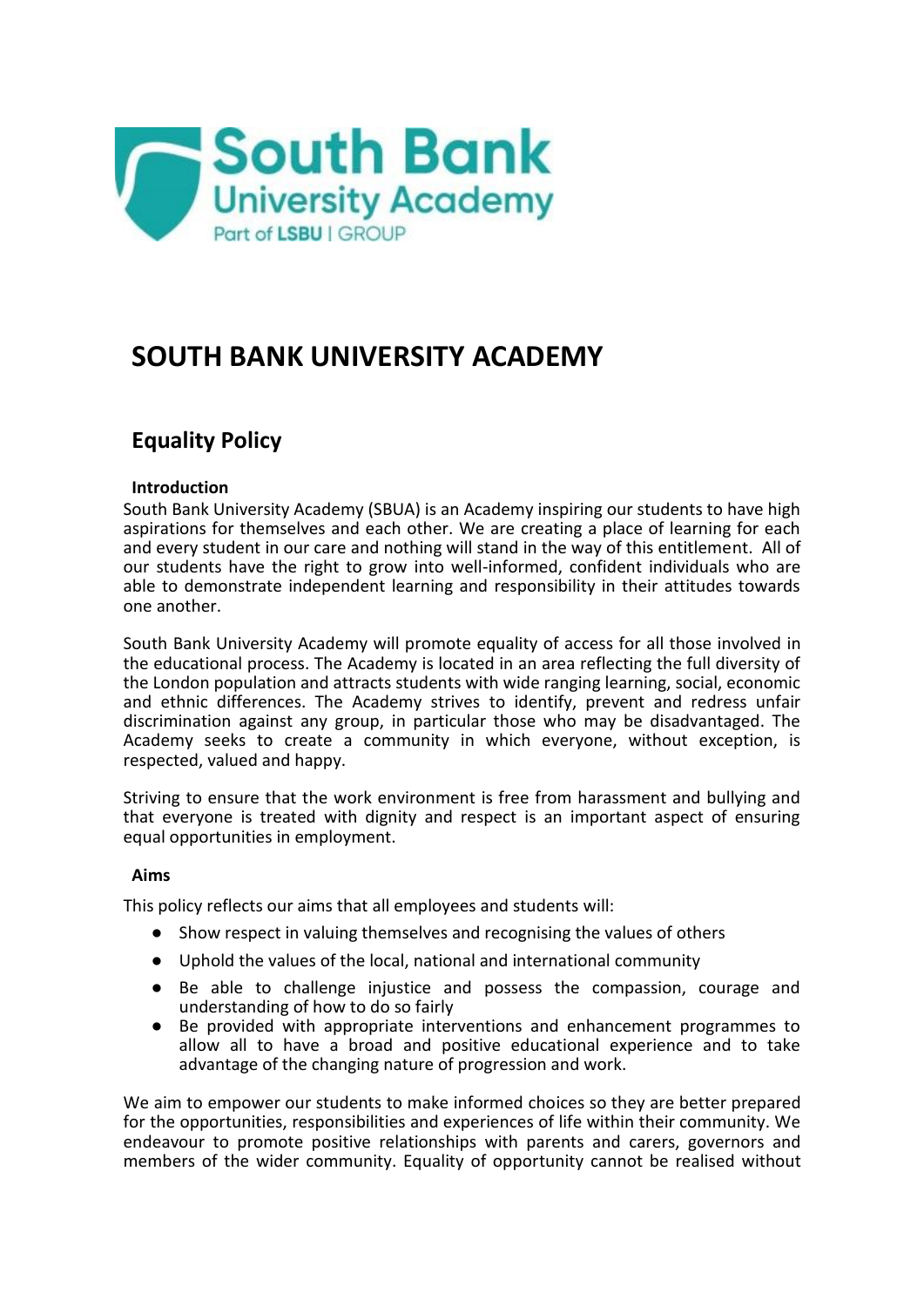the involvement and commitment of all members of the Academy community and a common understanding of the pivotal role of equal opportunities in the context of ethos and the Academy's values, in particular, the recognition that the role of all employees is crucial in the delivery of the objectives of the policy.

We expect all our employees to act in a non-discriminating manner and be mindful to avoid actions that will be deemed as harassment in the services we provide to the public and our wider community. It is unlawful to fail to make reasonable adjustments to overcome barriers to using services caused by disability. The duty to make reasonable adjustments includes the removal, adaptation or alteration of physical features, if these physical features make it impossible or unreasonably difficult for disabled people to make use of services. In addition, the Academy, as service providers of children and young people, has an obligation to think ahead and address any barriers that may impede disabled people from having access to services we provide.

# **The Legal Requirements**

The main reason for adopting an Equal Opportunities Policy is to identify, prevent and redress unfair discrimination against disadvantaged groups. The Equal Opportunities Policy will assist the governing body to address legal, managerial and social issues from the basis of a statement of commitment to equality supported by a more detailed policy and procedures for implementation.

# **The Equality Act 2010**

The general purpose of The Equality Act 2010 is to make discrimination 'prohibited conduct' on the grounds of age, disability, gender reassignment, race, religion or belief, sex and sexual orientation unlawful. Discrimination under the act can be direct or indirect and the Act also prohibits harassment and victimisation. However, the ways in which discrimination, harassment and victimisation might become illegal depend quite often on the type of protected characteristic – for example, on gender, race, colour, nationality, ethnic or national origins, disability, religion or belief, sexual orientation. It should also be noted that victimising a student who has a protected characteristics or their parents or siblings is also regarded as unlawful. Good practice should ensure that teaching and support staff are constantly able to evaluate what they do and to receive appropriate support and training in this area. The school must not discriminate against a child applying to be admitted to the school or to existing students on the grounds of their protected characteristic.

The *Equality Act 2010* combines the various former Acts such as:

# *Sex Discrimination*

Under *The Equality Act 2010*, direct sex discrimination means that no one should be treated less favourably according to their gender.

# *Gender Reassignment Discrimination*

*The Equality 2010 Act* reminds us that gender reassignment is a process and not an event. Discrimination in connection with the provision of education on grounds of past, present or proposed gender reassignment is in the main unlawful.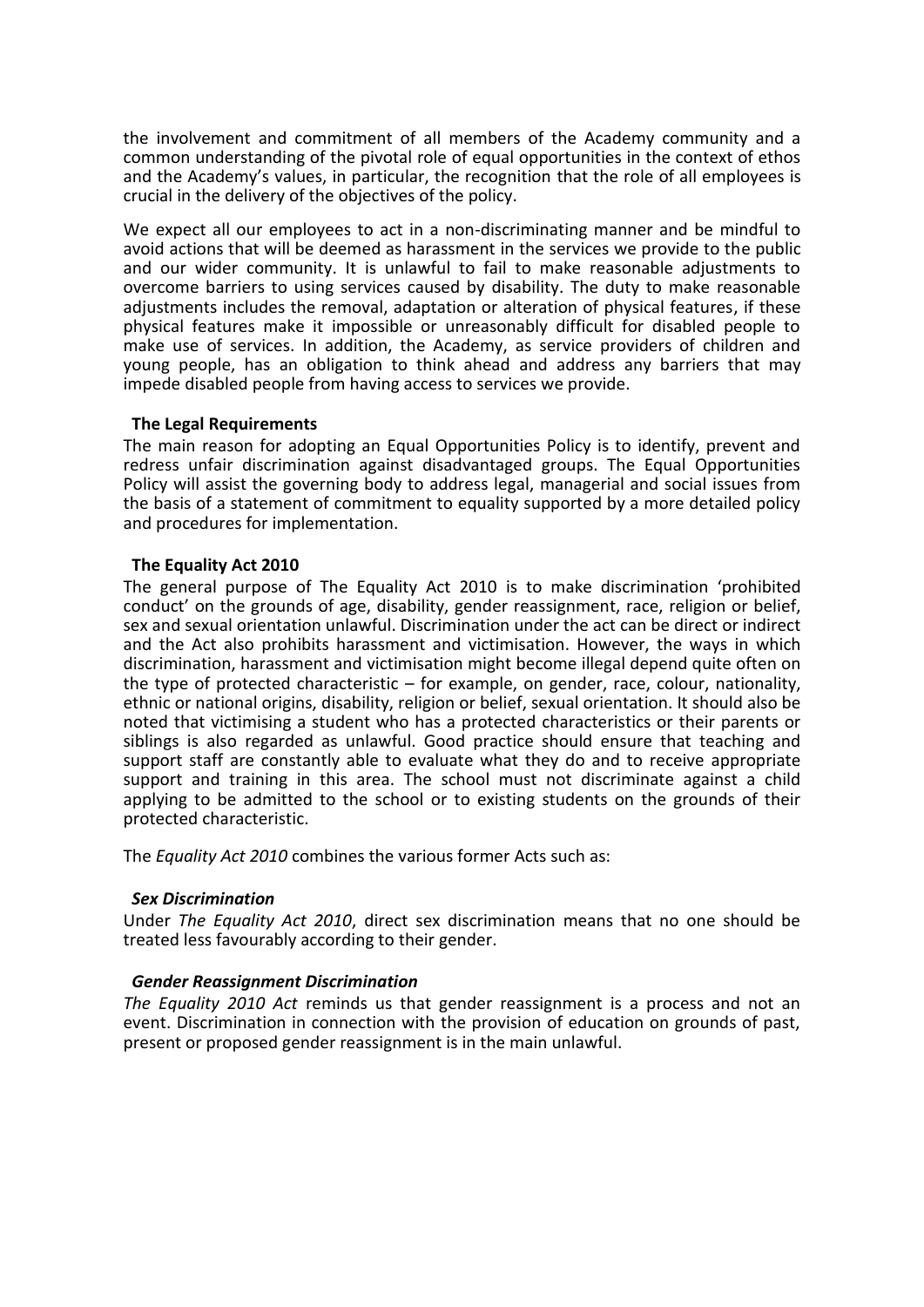# *Sexual Orientation Discrimination*

Discrimination in connection with the provision of education on grounds of sexual orientation is ordinarily unlawful under the provisions of *The Equality Act 2010*.

#### *Race Discrimination*

Race as defined in *The Equality Act 2010* includes colour, nationality and ethnic or national origins. Race is essentially a group characteristic, although one racial group can be part of a larger racial group.

Discrimination in connection with provision of education on grounds of race is generally unlawful under the Act. Schools have a statutory general duty to promote race equality and eliminate unlawful racial discrimination.

# *Religion or Belief Discrimination*

In *The Equality Act 2010*, religion means any religion and reference to religion includes a reference to a lack of religion. Similarly, belief means any religious or philosophical belief and a reference to belief includes a reference to a lack of belief.

# *Disability Discrimination*

*The Equality Act 2010* states that schools must make reasonable adjustments for those with disabilities and a more specific requirement for students with special educational needs.

# *Accessibility for Disabled Students*

Academies are expected to improve the ways in which disabled students can access the Academy's curriculum. There must be a written accessibility plan which should be implemented within a reasonable time. See school admissions, school inclusion and school exclusion policies. The Academy will publish an annual report about the arrangements for disabled students.

#### **Types of Discrimination**

**Direct discrimination** is always unlawful. It occurs when a person is treated less favourably than others in the same circumstances. An example of direct discrimination would be refusing to employ a woman because she is pregnant. In limited circumstances, employers can directly discriminate against an individual for a reason related to any of the protected characteristics where there is an occupational requirement. The occupational requirement must be crucial to the post and a proportionate means of achieving a legitimate aim.

**Indirect discrimination** can occur when a condition or requirement is applied equally yet is such that the proportion of members of one sex, racial groups etc., who can meet it, is considerably smaller than the proportion of members of the other sex or other racial groups. Indirect discrimination is unlawful unless the person imposing the condition can show that it is justified, irrespective of the sex or race of the person to whom it is applied.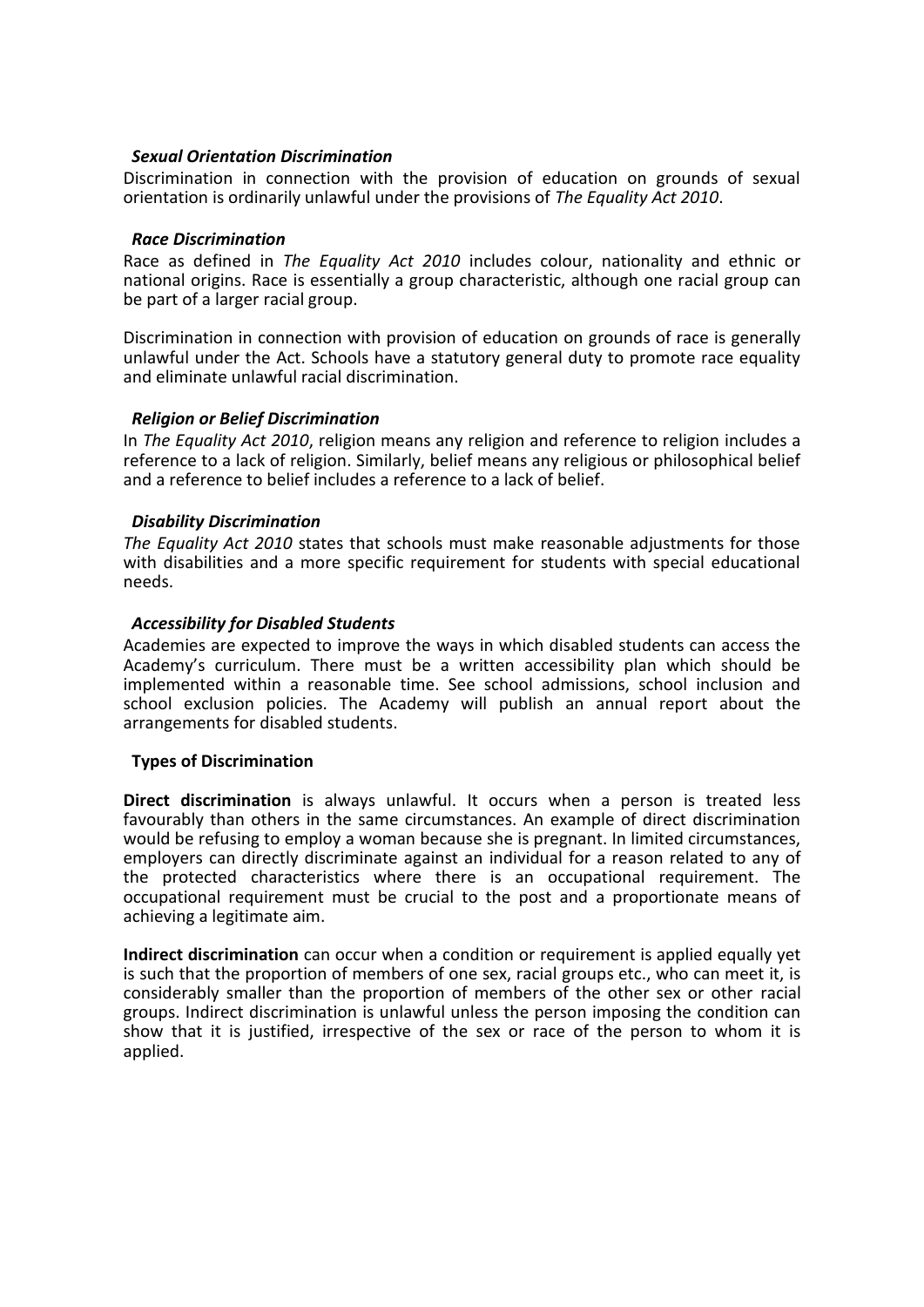**Harassment** is where there is unwanted conduct related to one of the protected characteristics (other than marriage and civil partnership, pregnancy and maternity) that has the purpose or effect of violating a person's dignity; or creating an intimidating, hostile, degrading, humiliating or offensive environment. It does not matter whether or not this effect was intended by the person responsible for the conduct.

**Associative discrimination** is where an individual is directly discriminated against or harassed for their association with another individual who has a protected characteristic.

**Perceptive discrimination** is where an individual is directly discriminated against or harassed based on a perception that they have a particular protected characteristic when they do not, in fact, have that protected characteristic.

**Third-party harassment** occurs where an employee is harassed and the harassment is related to a protected characteristic by third parties such as employees, students, governors, parents or carers or educational advisors.

For an employer to be liable the harassment must have occurred on at least two previous occasions (although not necessarily by the same harasser or suffering the same type of harassment); they must be aware that the previous harassment has taken place; and the employer has failed to take reasonable steps to prevent harassment from happening again.

**Victimisation** occurs where an employee is subjected to a detriment, such as being denied a training opportunity or a promotion because they made or supported a complaint or raised a grievance under *The Equality Act 2010*, or because they are suspected of doing so. However, an employee is not protected from victimisation if they acted maliciously or made or supported an untrue complaint. There is no longer a need for a complainant to compare their treatment with someone who has not made or supported a complaint under *The Equality Act 2010*. For example, if a blind employee raises a grievance that the employer is not complying with its duty to make reasonable adjustments and is then systematically excluded from all meetings; such behaviour could amount to victimisation.

**Failure to make reasonable adjustments** is where a physical feature or a provision, criterion or practice puts a disabled person at a substantial disadvantage compared with someone who does not have that protected characteristic and the employer has failed to make reasonable adjustments to enable the disabled person to overcome the disadvantage.

# **Implementation of Equal Opportunities at South Bank University Academy**

# **South Bank Academies (as employer), the Board of Governors and SBUA Leadership Team must:**

- Carry out its legal duty in complying with the relevant legislation (*including The Sex Discrimination Act, Race Relations Act, Disability Discrimination Act and Employment Equality Regulations*)
- Endeavour to assess candidates objectively for employment and promotion against the requirements for the job, taking account of any reasonable adjustments that may be required for candidates with a disability. Disability and personal or home commitments will not form the basis of employment decisions except where necessary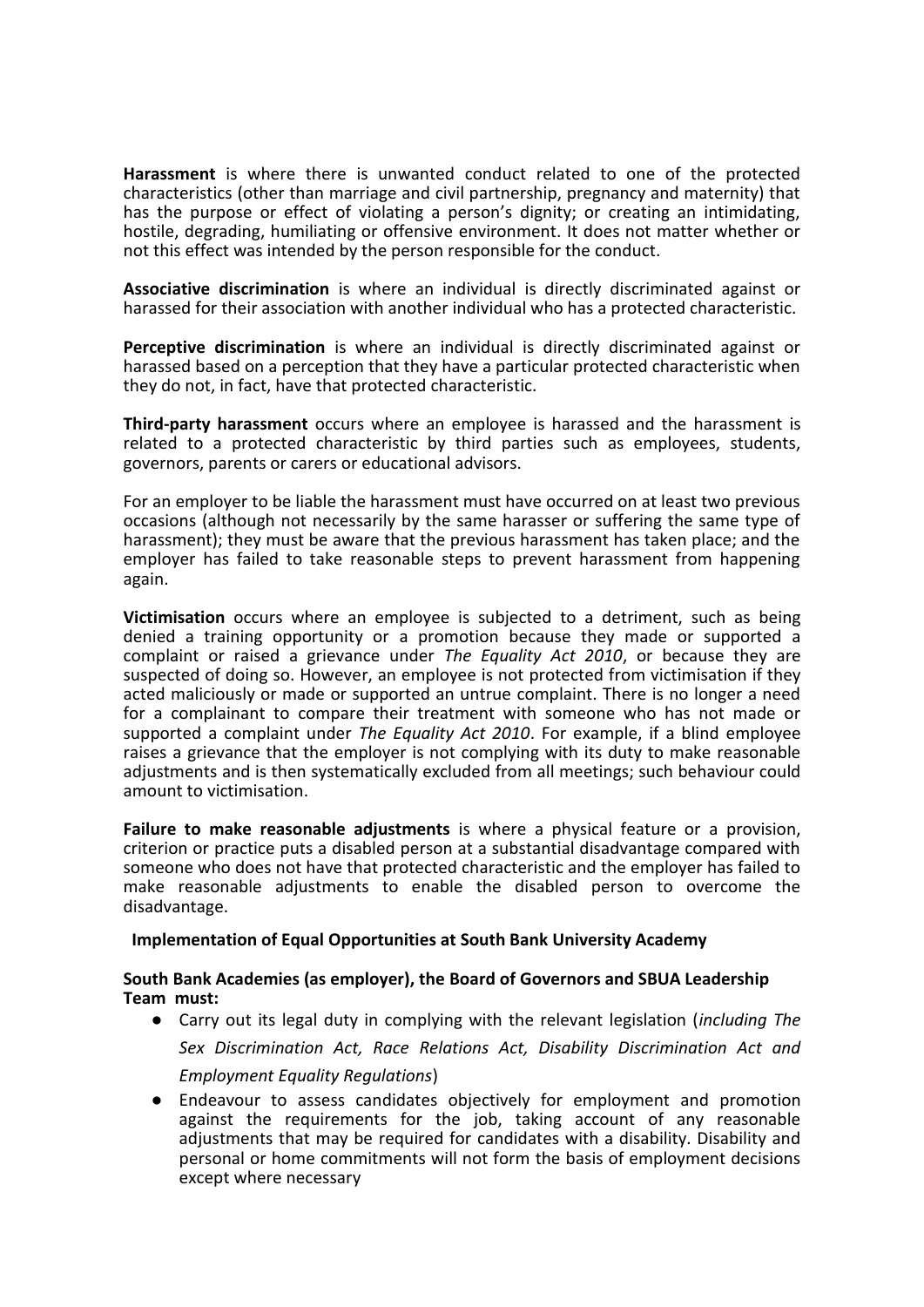- Comply with its obligations in relation to statutory requests for contract variations and will also make reasonable adjustments to its standard working practices to overcome barriers caused by disability
- Reinforce the Academy's position as a provider of high quality education and as a good employer providing development opportunities
- Ensure that equality remains high on the Academy's strategic agenda
- Establish good people management practices in which discrimination is recognised as an organisational issue which needs an organisational response.
- Work towards an employee and governing body that reflects the composition of the wider community
- Ensure all employees work together with a shared sense of purpose to meet the needs of every student
- Ensure that students and employees contribute towards a happy and caring environment by showing respect for, and appreciation of, one another as individuals
- Enhance and develop the skills, knowledge and abilities of existing employees to realise their full potential, irrespective of background or employment status.
- Provide equal access to training and development opportunities for all employees, including those who work part-time, on the basis of their assessed training needs
- Promote greater awareness of equal opportunities and the contribution which employees, governors, parents or carers and students can make.
- Equip employees with the skills to provide personal and organisational solutions, to recognise discriminatory practices and behaviour and to promote antidiscriminatory behaviour generally
- Ensure that complaints or evidence of failure to comply with Academy's Equal Opportunities Policy will be dealt with promptly and fully investigated according to the relevant procedure (e.g. complaints relating to employees may be investigated either under the disciplinary, grievance or anti-harassment procedure as appropriate).

# **Role of the Head of Department including Heads of Year**

The Leadership Team are accountable for the Academy curriculum and line management. The Heads of Department and Heads of Year are responsible for ensuring that appropriate arrangements are put in place to monitor the performance of potentially disadvantaged learners.

Measures in place include:

- Identifying and investigating any patterns with regard to exclusions and poor attendance / punctuality in respect of particular groups
- Monitoring differences in student attitudes to work (particularly of those with protected characteristics) and towards each other with a view to identifying any significant patterns and issues
- Addressing issues such as sexual or racial harassment, bullying and hostile behaviour and ensuring that there are effective procedures for reporting and responding to such incidents
- Ensuring that the performance of different groups of students is monitored and evaluated so that the particular needs of different students are as well as evaluating the impact of additional support on achieving standards.

# **Role of the Leadership Team**

● To provide strategies to implement a rise in performance, aspirations and selfesteem of potentially disadvantaged learners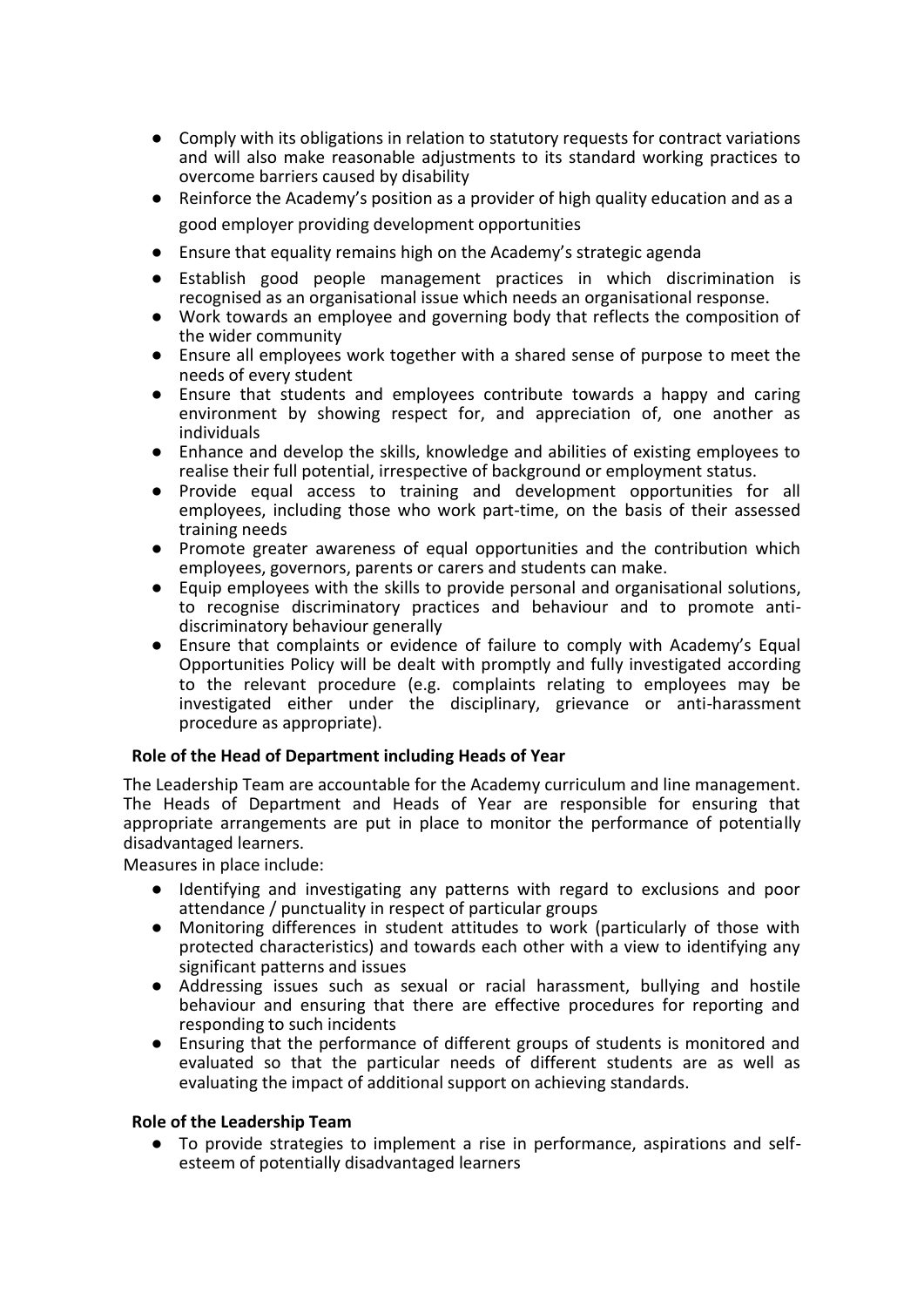- To provide a curriculum which strengthens our values of social justice, community and empathy.
- To provide employees development to raise awareness of differences in need and to promote strategies to raise achievement in all learners
- To provide an environment that creates, affirms and supports ethnic, cultural, religious and social diversity and effectively promotes good personal, community and race relations.

# **Expectations of Employees**

- Employees share a responsibility to challenge a student, parent or carer or colleague who behaves in a discriminatory way and encourage them to exhibit more appropriate attitudes or behaviour
- Anti-discriminatory practice involves the examination of our personal values, beliefs, attitudes and expectations to ensure that we work proactively to give equality of opportunity to all learners, parents or carers and colleagues at all times
- Employees should provide extra-curricular activities and events that cater for the interests and capabilities of all students and take account of parental concerns related to religion and culture
- For employees to work in an anti-discriminatory way we need to have knowledge of relevant equal opportunities legislation and what this means for our practices and Academy policies
- Parents or carers of students have a right to a genuine commitment by the Academy to concepts and practices that underpin equal rights legislation and policies and the avoidance of tokenistic behaviour.
- The promotion of equality of opportunity involves respect for all people and valuing their individuality and personal circumstances. It also involves encouraging and fostering a positive learning environment
- To provide a broad and balanced curriculum that is designed to meet the diverse needs of students in curriculum design, subject options and pedagogy so that every learner can succeed
- All employees will ensure that curriculum resources reflect and celebrate diversity
- The pastoral care implications require monitoring and supporting the progress and development of all students irrespective of prior learning attainment and background
- Employees are vigilant towards those from minority groups or with disabilities, medical conditions or other special educational needs. In specific circumstances, making special arrangements for students with protected characteristics is appropriate
- Employees who commit serious acts of harassment may also be guilty of a criminal offence. Acts of discrimination, harassment, bullying or victimisation against employees or parents or carers and their families are disciplinary offences and will be dealt with under the Academy's disciplinary procedure. Discrimination, harassment, bullying or victimisation may constitute gross misconduct and could lead to dismissal without notice.

#### **Grievances**

See Grievance Procedure.

#### **Expectations for Students at South Bank University Academy**

**Disability**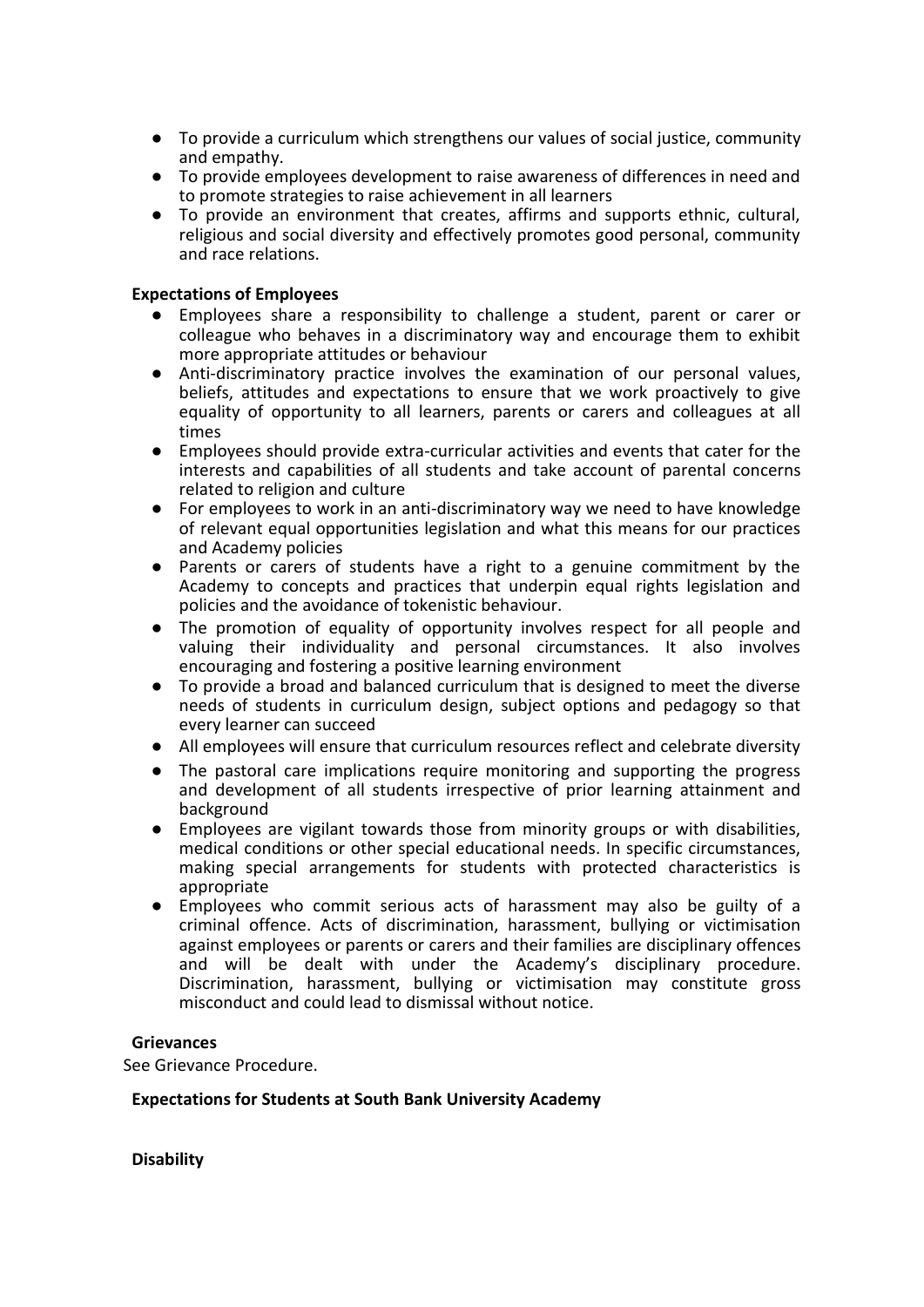- The Academy will make whatever arrangements are reasonable and practical within financial constraints to ensure that disabled learners can gain access to the curriculum
- The Academy will work effectively with local services and agencies to provide integrated support.

# **Gender**

- Curriculum materials and pedagogy reasonably reflect a gender balance and extend aspirations and opportunities
- Guidance is given on subject choices and careers so as to encourage students to consider non-stereotypical opportunities
- Gender issues are considered when preparing for, and following up, work experience and other work related learning and to take account of positive role models such as employees, guest speakers and representatives in the promotion of specific gender initiatives.

# **Ethnic, indigenous, refugees, religious or any other group who may be considered as a minority within our Academy community have:**

- Effective induction arrangements
- Effective home-Academy liaison links made to strengthen our partnership with parents or carers directly in their child's education
- Cultural and linguistic diversity recognised and celebrated
- Essential information translated into a community language when possible or necessary
- Links established with local communities and their leaders
- Effective interventions for ethnic minority and students who are early stage English:
	- o As an Additional Language learners
	- o For students from traveller communities, appropriate support to enable them to achieve their best.
- Programme of spiritual, moral, social and cultural education with appropriate information and resources and student names accurately recorded and as far as possible pronounced correctly. We expect students to respect the names from cultures or socio-economic groups other than their own.

# **Disadvantaged including Pupil Premium and Free School Meals:**

- Where evidence is provided that a student is entitled to have access to a balanced free school meal at lunch time
- Full admittance to extension and core extracurricular activities independent of cost
- Raise low aspirations in order to encourage social mobility.

# **Sexual orientation and reassignment, the Academy will:**

- Ensure no-one within the Academy or using its services experiences discrimination or harassment
- Ensure employees have received training on equality issues concerning sexual orientation
- Broaden representation in the Academy to reflect society
- Ensure services take into account difference and diversity are accessible to all who need them.